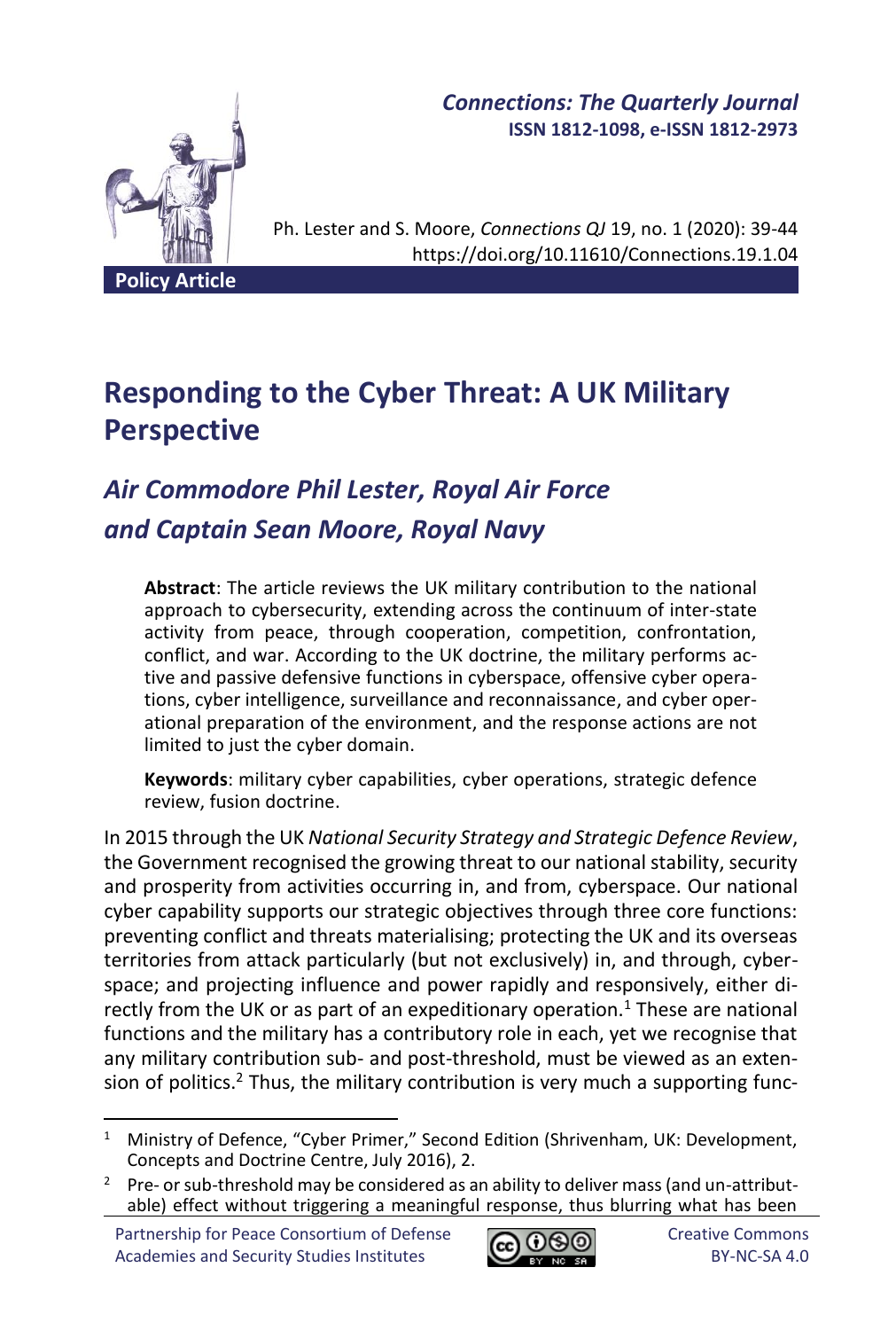#### Ph. Lester and S. Moore, *Connections QJ* 19, no. 1 (2020): 39-44

tion of a wider fused, pan-national response and applied in accordance with applicable law, including—where a state of armed conflict exists—International Humanitarian Law (aka Law of Armed Conflict or the Law of War). In this short article, we seek to outline the military contribution to a national approach and how existing international legal and normative frameworks provide a sufficient basis for operations in, from and through cyberspace.

While cyberspace is recognised as a warfighting domain in NATO and UK national military doctrine, it also has far-reaching non-military aspects that affect our daily life. <sup>3</sup> For these reasons, activities in cyberspace must be compliant with the rules-based international system. As such, we recognise that there are boundaries of acceptable state behaviour in cyberspace, just as there are everywhere else. In 2013, the UN Group of Governmental Experts on the use of cyber technologies affirmed the application of existing international law to states' cyber activities. On 26 June 2015, the UN Expert Group, including not just the UK and the US but also Russia and China recognised that the UN Charter applies in its entirety to cyberspace. The Group affirmed the relevance of a state's inherent right to act in self-defence in response to a cyber operation meeting the threshold of an armed attack. In addition, the 2015 Report confirmed that the fundamental protections of international humanitarian law—necessity, proportionality, humanity, and distinction—apply in cyberspace.

A version of this article has been presented to a recent Cyber Norms conference held at MIT, Boston. Much of what we say has resonance with this publication and we have therefore used our previous work as a foundation for inclusion in this journal.

Accordingly, Defence's cyberspace activities, whether enabling military action or supporting wider government activities, extend across the continuum of inter-state activity from peace, through cooperation, competition, confrontation, conflict, and War. The reality of increased hostile state activity through cyberspace and below the threshold of armed conflict infers increasing concern of the growing risk of increasingly destructive cyberattacks, as well as potentially the non-intended collateral damage effects of an attack elsewhere on our own infrastructure. This reality requires us to look at how the military instrument might be employed to counter such threats and activities in a period of persistent competition and below the threshold of armed conflict. <sup>4</sup> To address this requirement, we should unpack some of the themes that might be derived from the title, such as 'response', 'fusion', 'discretion': the 'should' or 'could' and place them into the wider context including framing a five domain—that is an inte-

normal, and hence tolerable, state competition. This is not simply a narrow band which sits on the boundary of peace and war but a fluid and variable space which can be manipulated across time, domains and environments.

<sup>3</sup> Joint Doctrine Publication 0-01 UK Defence Doctrine, 6th Edition (Draft).

<sup>&</sup>lt;sup>4</sup> "Persistent competition" might be defined as intense hostile state activity outside the rules-based international system and below the threshold that might result in armed conflict.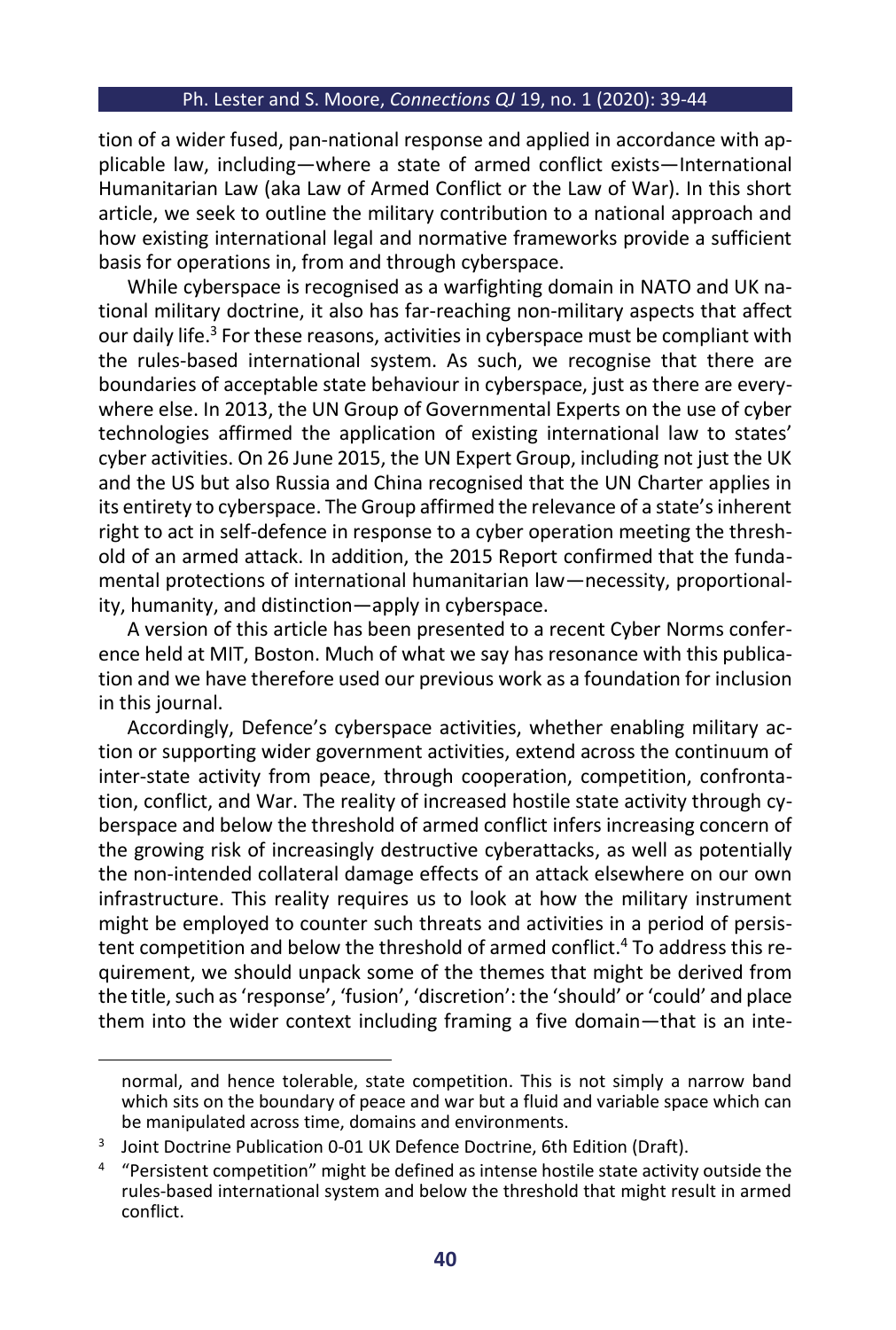grated air, space, cyber, maritime, and land—military contribution through our Joint Action operating model to achieve the military objective of a national strategy. 5

First, the use of the word 'response' has significant negative connotations – it is reactive and implies a degree of passivity before action. All too frequently, we see response used in conjunction with military – "the military response." But this hides the inherently offensive nature, and the utility of pre-emptive qualities, of the military instrument. It must be recognised that hard kinetic action is not always appropriate or indeed necessary. The military has more to offer than just binary offensive or defensive capabilities. So, the point to emphasise here is that there is a broad range of military options that have wide utility for application, contributing to a fused national approach left of an adversary's strike or in the zone of sub-threshold persistent competition. This could be to either contribute to an anticipatory deterrence or coercion strategy as well as to contribute to our overall national security approach. Yet, we should recognise that the military contribution may not, of course, be a cyber one. So, our ability to contribute more effectively "left of bang" as we like to say, requires resource and political appetite to do so. It must be exercised and tested to prove the approach – and this should not be solely a military enterprise. It needs to be 'fused' with others – the Intelligence agencies, government, other government departments, industry, and the critical national infrastructure as examples. We talk of persistent competition from our adversaries; therefore, our approach must be one of persistent engagement—physical, virtual and cognitive—utilising all levers of national power, diplomatic, information, economic, and military to demonstrate national resolve and determination but also to ensure we retain a competitive advantage.

This leads on to 'fusion' and, by implication, the UK Government's Fusion Doctrine. The principles behind Fusion Doctrine, we contend, are nothing new. We have had an "integrated approach," "comprehensive approach," and the "full-spectrum approach" – all designed to fuse cross Whitehall activity. Yet, the Fusion Doctrine goes further as it inculcates a real sense of joined-up thinking and practice to deliver successful outcomes against multiple challenges. A strategy to deter adversaries is a key function of the Fusion Doctrine. And the deterrence of cyber aggression or cyberattacks needs to include all aspects of our national life with all sectors ensuring that they should consider their response, not in isolation, but coherent, consistent, and coordinated with others. As a result, our approach to modern deterrence is somewhat different from the deterrence

<sup>5</sup> "Joint action" is our framework approach to integrate information activities with fires (lethal and non-lethal effects), manoeuvre and outreach to gain competitive advantage – placing influence as a primary outcome, and integration at its core as the principal enabling tenet. Tempo and the precision of effect will continue to be generated, predominantly (but not solely), by a joint force, planning and executing operations within and across multiple domains rapidly, to maintain the initiative and pose the adversary with multiple insoluble dilemmas.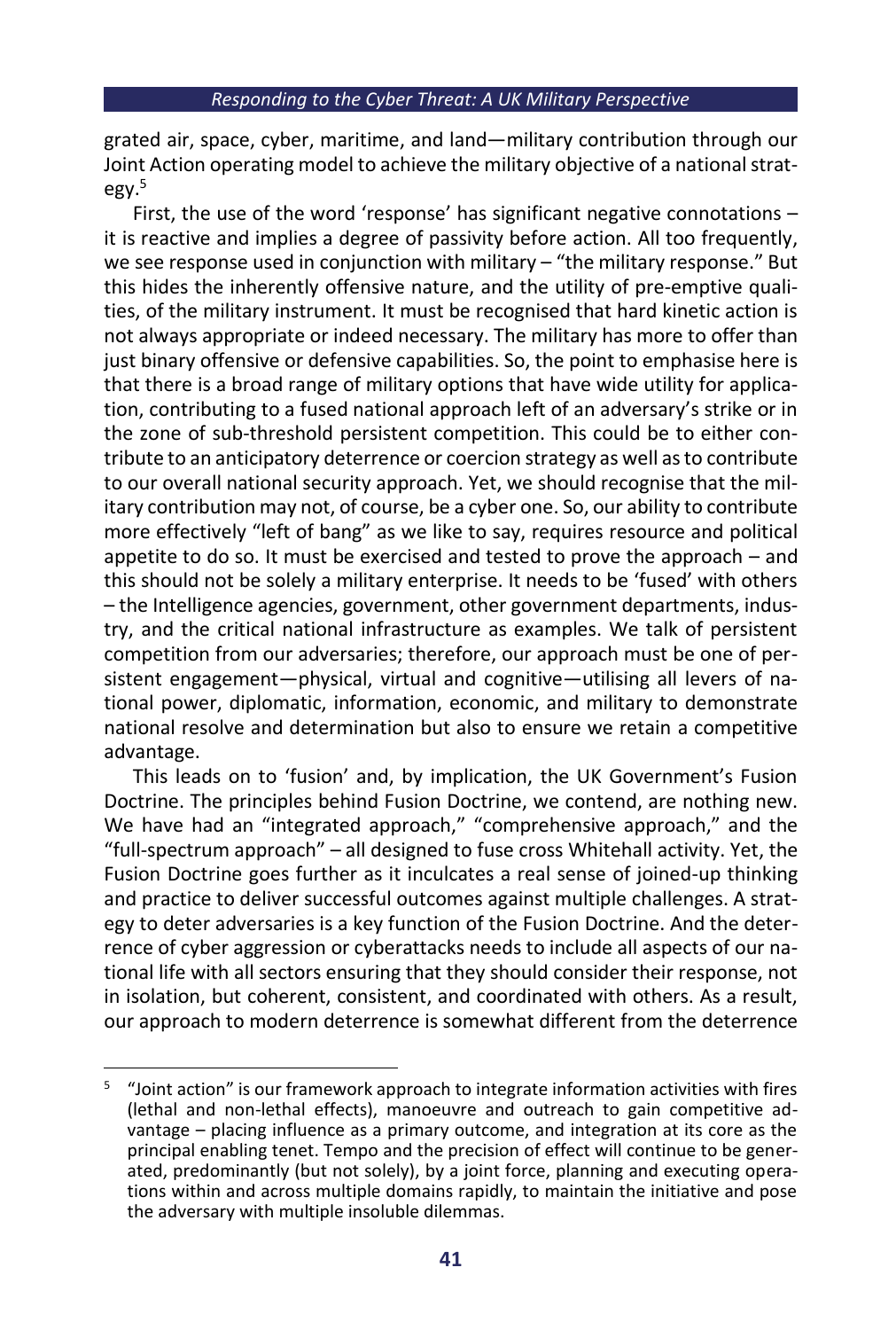#### Ph. Lester and S. Moore, *Connections QJ* 19, no. 1 (2020): 39-44

of the Cold War. Deterrence today needs to be a more nuanced use of hard and soft power with all departments contributing to fused strategies to deliver specific deterrence strategies for specific threats and behaviours.

So, what 'could' the military do? This needs to be broken down into two parts: the generic contribution, what we do, and care for, in support of Government priorities as well as the specific cyber role. Turning first to our generic contribution.

Through the military, the Government exercises its right to the legitimate use of force and such force is used to further political objectives, primarily the security of our nation. Our objectives are clearly defined in the National Security Strategy and within defence policies. From these objectives, a range of military tasks is defined and resourced.

Possession of capable, professional, and well-trained militaries also gives governments a broader set of response options to cyber threats. As the former UK Attorney General said, "States that are targeted by hostile cyber operations have the right to respond to those operations in accordance with the options lawfully available to them…" <sup>6</sup> A hostile cyber operation does not necessitate a cyber response. All lawful options, including an armed response when appropriate, are open to states that are attacked.

While the UK's armed forces are primarily resourced and configured to defend our national security, our broad maritime, land, air, space and cyber capabilities can be made available to support other crises, such as humanitarian aid and military aid to government departments. Thus, our response to a crisis or event brought on by actions in cyberspace could include the full range of conventional military capabilities to the use of limited or discrete functions and roles. This is not dissimilar to that seen during the foot and mouth outbreak in the UK in 2001, the fire service strikes or during flooding where military capability has been used to reinforce governmental departments or civilian organisations. But one area where the military could provide a very worthwhile generic support function is through our command and control organisations which are designed around the delivery of an integrated, cross-function liaison, coordination, and control output. These headquarters are adept at fusing multi-source intelligence and information to direct activities and would also be able to communicate the defence contribution and ensure that it is dovetailed into wider narratives. Our headquarters are also good at applying the rules of engagement and standards of proportionality and discrimination on the use of military capability – whether it be a non-lethal or lethal force. Thus, we believe that the military is good at self-restraint and uses tested processes to increase and decrease the use or the threat of force to achieve the desired outcome. We also utilise "plugs and sockets" to introduce non-organic or non-defence structures into our decision-making architecture. Combined, this allows effective, rapid, and evidence-based decision-making processes.

<sup>&</sup>lt;sup>6</sup> Speech by Jeremy Wright QC to Chatham House on 23 May 2018.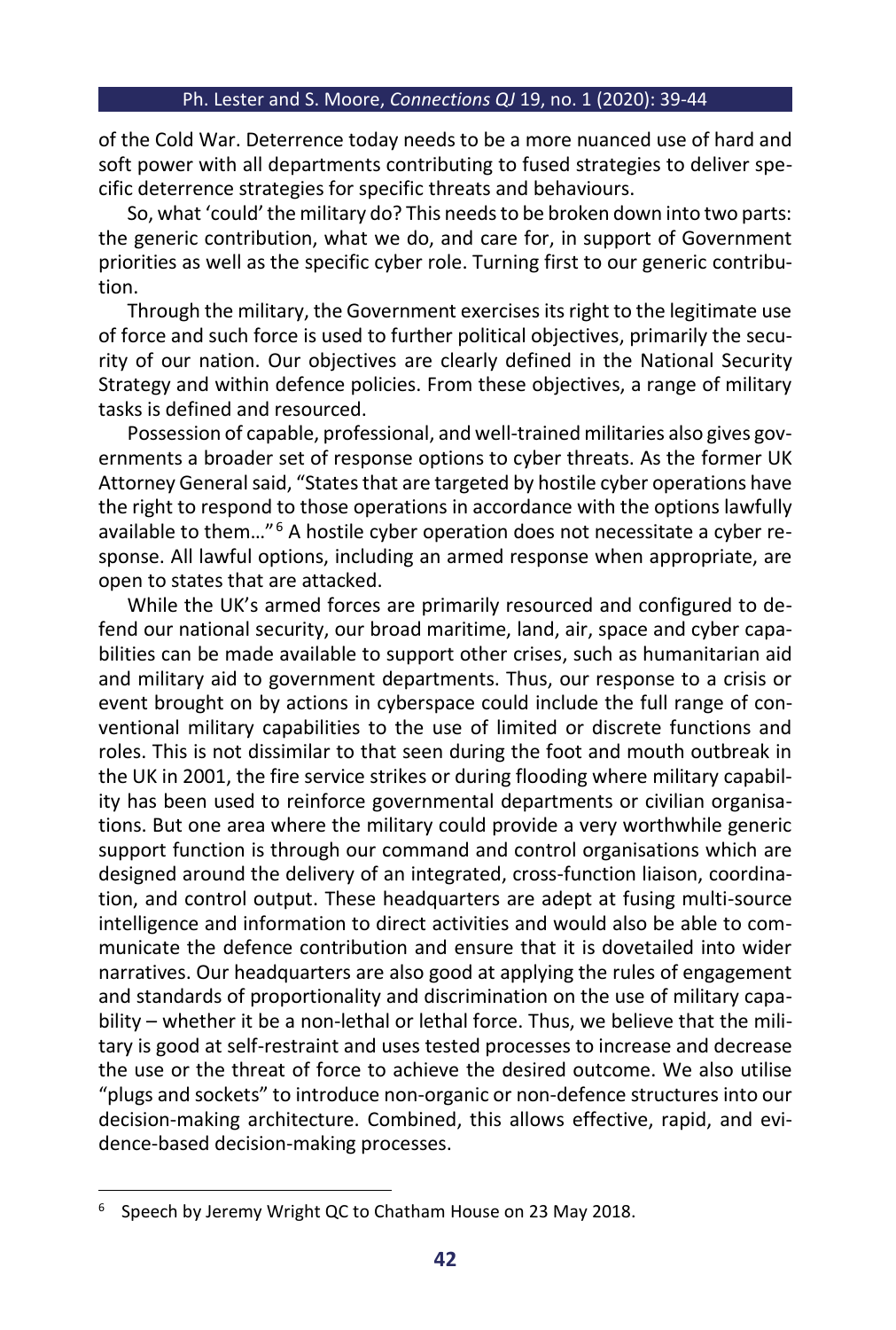#### *Responding to the Cyber Threat: A UK Military Perspective*

Let us turn to the specific cyber contribution. Our UK doctrine clearly spells out how defence breaks down its operations in cyberspace and how these contribute to delivering military effect and supporting wider political objectives. We will not go into the detail here—much of it remains classified—but it is safe to say that our doctrine outlines the following cyberspace functions: defensive  $^7$  (active<sup>8</sup> and passive<sup>9</sup>) as well as offensive<sup>10</sup> cyber operations, cyber intelligence, surveillance and reconnaissance<sup>11</sup> and cyber operational preparation of the environment. 12

From the perspective of what the military '*should'* contribute, our approach is twofold. First, we must continue to mainstream our cyberspace thinking and actions across our whole force. Doctrine and education are key here. Because of the sensitive nature of the cyber domain, our doctrine is currently classified, and this has limited its accessibility and hampered our ability to increase understanding of cyber operations across the UK military. We are now exploring ways to increase the accessibility of our cyber doctrine to enhance its application as part of our approach to developing five domain integration (maritime, land, air, space as well as cyber). In parallel, we are embarking on a journey to develop some cutting-edge conceptual thinking to guide future iterations of our doctrine, education, and practice. Combined, these will increase our cyberspace awareness, our agility, and, therefore, our utility by generating warfighters capable of operating in cyberspace rather than producing cyberwarriors – although we do need some of the latter! The second element must continue to bring focus on what we need to do to ensure our networks and interfaces are as resilient as possible and that our defensive measures are consistent and coordinated with those who legitimately have access to or share our systems. This is not an easy challenge, especially the need to ensure cyber resilience in all our developmental programmes as well as ensuring that our legacy programmes and capabilities can adapt to the rapidly changing threat dynamics in cyberspace now and into the future.

So, to conclude, the military can provide a significant contribution to the cyber threat and much of that is already in train. We must also recognise that undoubtedly the largest contributions we can make are threefold. First, ensuring our own cyber defence is robust and resilient, including guaranteeing that it is consistent and coordinated with the defensive approaches of others who share our networks. Second, our response or contribution may not be in the cyber do-

 $7$  Active and passive measures to preserve the ability to use cyberspace.

<sup>&</sup>lt;sup>8</sup> Activities that target hostile offensive cyber operations to preserve our freedom of manoeuvre within cyberspace.

<sup>&</sup>lt;sup>9</sup> Threat specific defensive measures to reduce the effectiveness of cyber activity.

<sup>&</sup>lt;sup>10</sup> Activities that project power to achieve military objectives in, or through, cyberspace.

 $11$  Intelligence, Surveillance and Reconnaissance (ISR) activities in, and through, friendly, neutral and adversary cyberspace to build understanding.

 $12$  All activities conducted to prepare and enable cyber ISR as well as defensive and offensive operations.